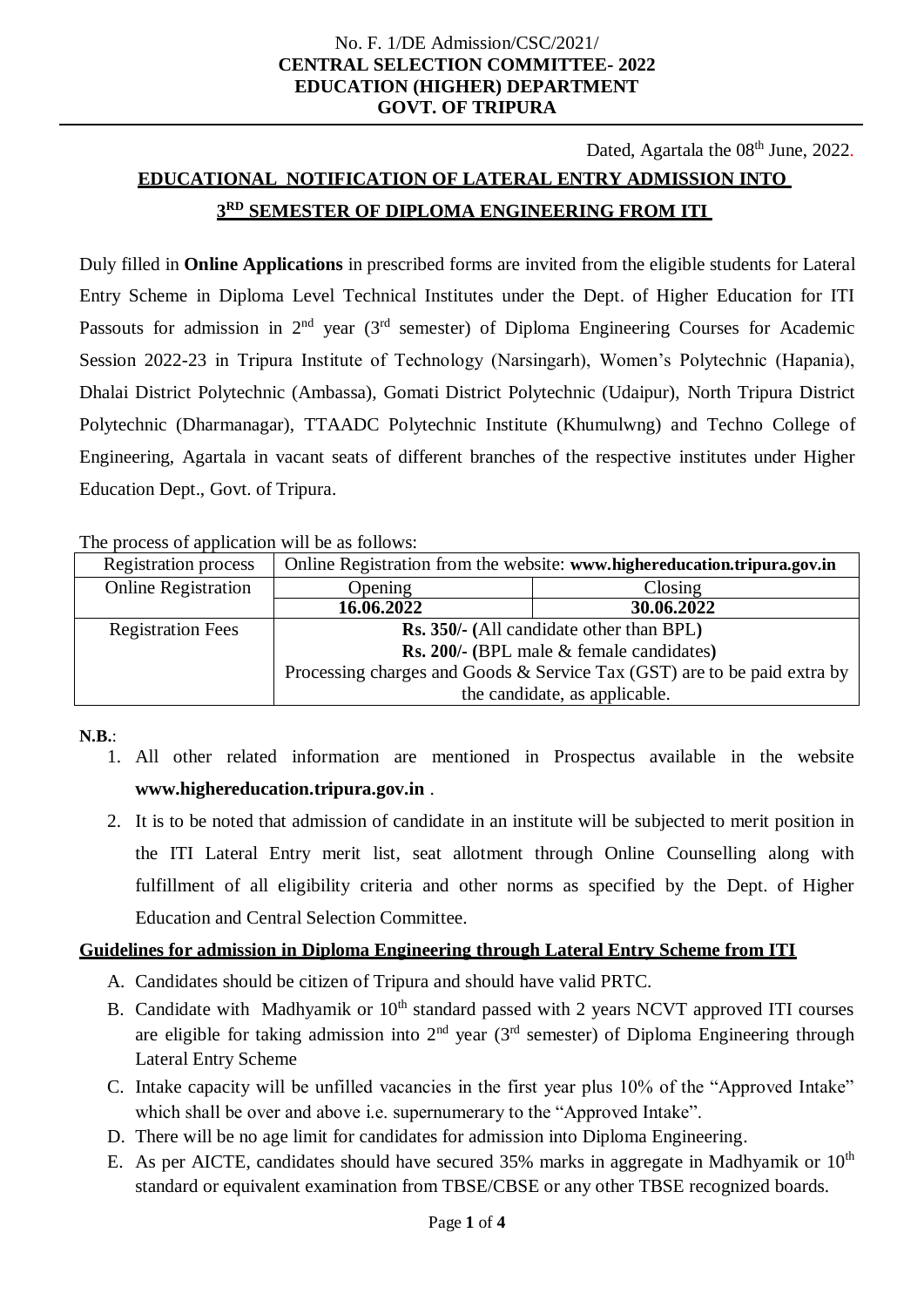- F. Candidate has to produce all original documents including Character Certificate issued by Head of the Institute last attended or any Gazetted Officer. Such Character Certificate must be issued within six month of date of document verification and admission.
- G. Reservation of unfilled vacancies may be as like the Roster of seats of the preceding first year and for additional 10% supernumerary seats new roster will be prepared as per the guidelines of state government.
- H. Mapping of ITI trades with corresponding Diploma Engineering Programmes might be as follows:

| SI. |                     | <b>ITI Trades</b>         |                                 |
|-----|---------------------|---------------------------|---------------------------------|
|     | Engg. Branch /      |                           | <b>Corresponding Diploma</b>    |
| No. | <b>Trade</b>        |                           | <b>Engg. Programmes offered</b> |
|     |                     |                           | by Government                   |
|     |                     |                           | <b>Polytechnics of Tripura</b>  |
| 1.  | Civil Engineering   | 1. Draftsman Civil        | 1. Civil Engineering            |
|     |                     | 2. Surveyor               | 2. Architectural Assistantship  |
|     |                     | 3. Architectural          | 3. Construction Automation      |
|     |                     | Draftsmanship             | (Only in Techno College of      |
|     |                     |                           | Engineering, Agartala)          |
| 2.  | Electrical          | 1. Electrician            | 1. Electrical Engineering       |
|     | Engineering         |                           |                                 |
| 3.  | Mechanical          | 1. Fitter                 |                                 |
|     |                     |                           | 1. Mechanical Engineering       |
|     | Engineering         | 2. Turner                 | 2. Construction Automation      |
|     |                     | 3. Mechanic Motor         | (Only in Techno College of      |
|     |                     | Vehicle                   | Engineering, Agartala)          |
|     |                     | 4. Mechanic Refrigeration |                                 |
|     |                     | & Air Conditioning        |                                 |
| 4.  | Automobile          | 1. Mechanic Motor         | 1. Automobile Engineering       |
|     | Engineering         | Vehicle                   |                                 |
| 5.  | $\&$<br>Electronics | 1. Electronics Mechanics  | 1. Electronics &                |
|     | Telecommunication   | 2. Mechanics Consumer     | Telecommunication               |
|     | Engineering         | Electronics               | Engineering                     |
|     |                     | 3. IT & ESM / ICTSM       | 2. Artificial Intelligence (AI) |
|     |                     |                           | and Machine Learning (Only      |
|     |                     |                           | in Techno College of            |
|     |                     |                           | Engineering, Agartala)          |
| 6.  | Science<br>Computer | 1. ICTSM / IT & ESM       | 1. Computer Science &           |
|     |                     |                           |                                 |
|     | $&$ Engineering     | 2. Information            | Technology                      |
|     |                     | Technology                | 2. Artificial Intelligence (AI) |
|     |                     |                           | and Machine Learning(Only       |
|     |                     |                           | in Techno College of            |
|     |                     |                           | Engineering, Agartala)          |
|     |                     |                           | 3. Cloud Computing and Big      |
|     |                     |                           | Data (Only in Techno            |
|     |                     |                           | College of Engineering,         |
|     |                     |                           | Agartala)                       |
| 7.  | Information         | 1. ICTSM / IT & ESM       | 1. Information Technology       |
|     | Technology          | 2. Information            | (Only for female candidates)    |
|     |                     | Technology                | 2. Artificial Intelligence (AI) |
|     |                     |                           | and Machine Learning(Only       |
|     |                     |                           | in Techno College of            |
|     |                     |                           | Engineering, Agartala)          |
|     |                     |                           | 3. Cloud Computing and Big      |
|     |                     |                           | Data (Only in Techno            |
|     |                     |                           |                                 |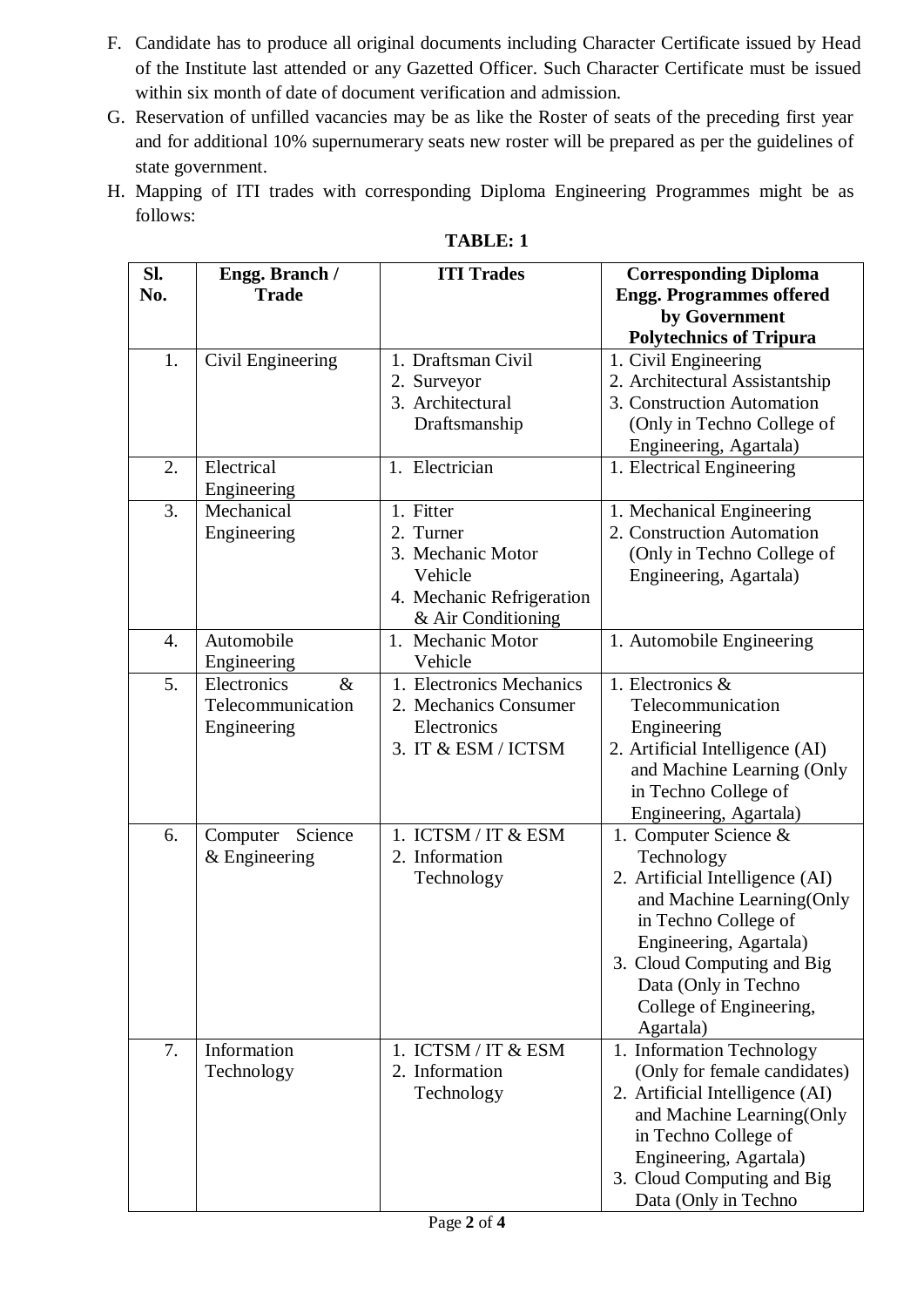|    |                           |                     | College of Engineering, |
|----|---------------------------|---------------------|-------------------------|
|    |                           |                     | Agartala)               |
| 8. | <b>Medical Laboratory</b> | 1. Mechanic Medical | 1. Medical Laboratory   |
|    | Technology                | Electronics         | Technology              |
|    |                           |                     | (Only)<br>female<br>for |
|    |                           |                     | candidates)             |

- I. Registration and application has to be done through online portal of CSC 2022.
- J. Application fee may be kept as **Rs. 350**/- (for all candidate other than BPL) and **Rs. 200**/- (for BPL candidates).
- K. Payment of fee will be done through online in the existing TGB Account of CSC. Beyond the examination fee any additional surcharges will have to bourn by candidate themselves.
- L. Merit list will be prepared from total marks obtained in ITI that is reflected in ITI Consolidated Statement of marks.
- M. Counselling will be done through online. During counselling students has to fill up their choice of branch and institute. After that online portal will allot a seat to respective student and an allotment letter will generate which will be available in the portal developed for the purpose. Students from a ITI trade will be allowed to take admission in corresponding Diploma Engineering programme only as stated in **Table-1**.
- N. Reservation of seats will be as per norms set by Govt. of Tripura.
- O. Candidate has to be physically present and has to produce all original documents at the time of taking admission in respective polytechnics. Candidates also have to fulfill all formalities of respective institutes.
- P. After completion of  $1<sup>st</sup>$  round of counseling, there may be  $2<sup>nd</sup>$  round and Spot counseling based on availability of seats.
- Q. **During Online Application, candidate has to upload consolidated final mark sheet, current Photograph and Signature, otherwise candidate will lose his/her candidature/claim for the year**.
- R. BPL candidates seeking relaxation of fees have to provide their unique Ration Card Number during online application process. After verification, if it is found that the Ration Card is not for BPL in that case candidates have to pay the extra amount to CSC at the time of admission failing which, candidate will lose his / her candidature /claim for the year.
- S. Candidates have to produce hard copy of their online application confirmation page and photocopy of all relevant documents along with original documents during document verification and admission. Without verification of original documents, no candidate will be allowed to take admission.

## **Reservation**

Reservation of seats for SC / ST / Person with Disability (PwD)/ Wards of Ex-serviceman (ESM) candidates will be made as per Reservation Policy of the Government of Tripura as notified from time